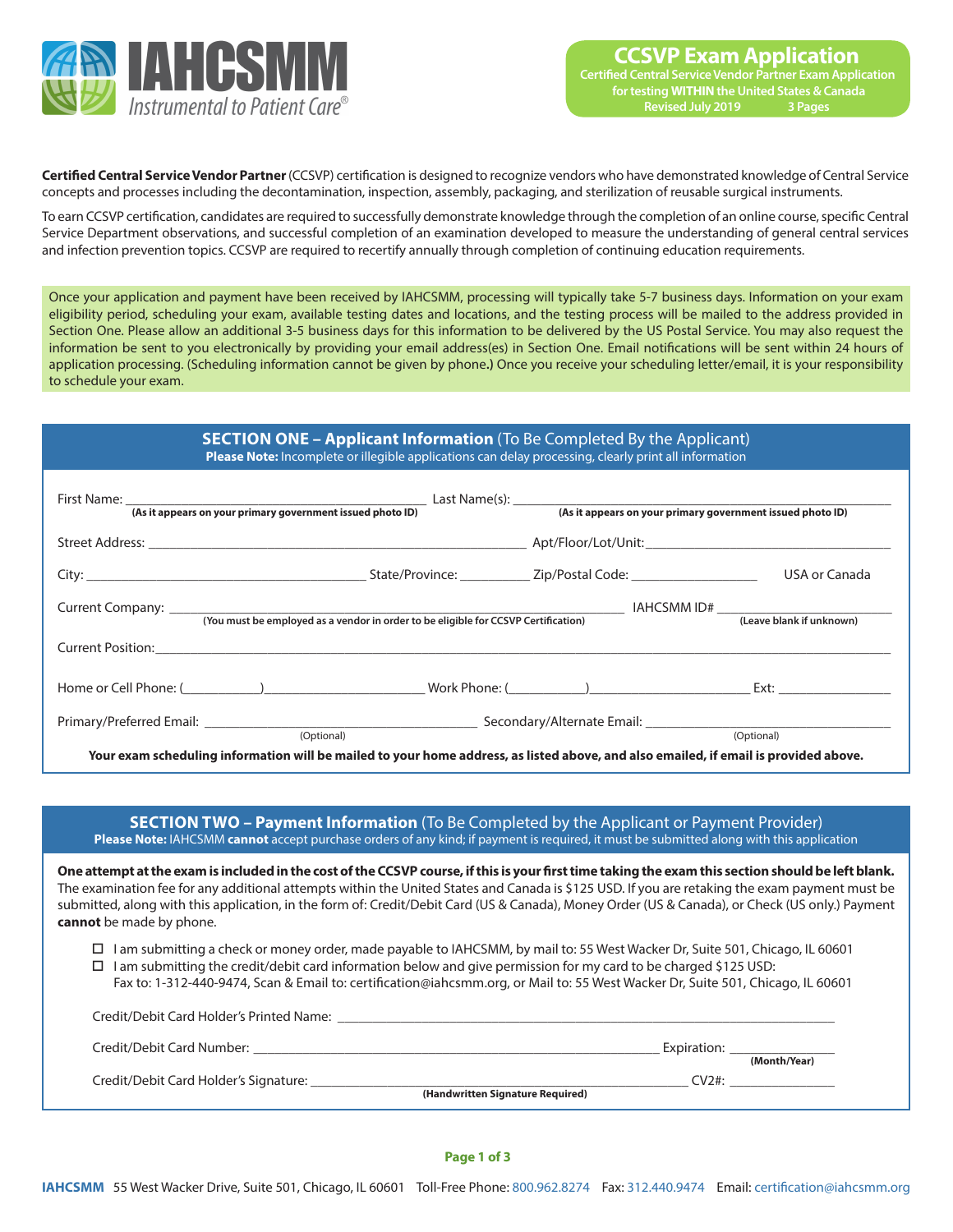Upon passing the CCSVP exam, all applicants who are not already certified with IAHCSMM will be granted one year of complimentary membership with the Association. It is not required that you become an IAHCSMM member before taking the exam, nor is it required for you to maintain membership with IAHCSMM in order to be certified. If for any reason you prefer not to receive complimentary membership upon passing your certification exam please indicate so below.

o **Yes**; I wish to receive complimentary 1 year IAHCSMM Membership after passing the CCSVP exam

□ **No**; I do not wish to receive complimentary IAHCSMM Membership after passing the CCSVP exam

# **SECTION THREE – Background Requirements**

#### **Applicants for the CCSVP Exams must:**

- Be currently employed as a vendor by a company that provides CS-related products or services
- Successfully complete the IAHCSMM online Central Service Vendor Partner education course
- Complete two 16 hour rounds of Clinical Observation Experience in two different CS facilities (as detailed in Sections Five A & B)

## **SECTION FOUR – Statement of Understanding** (To Be Completed By the Applicant) **Please Note:** Your signature in this section is mandatory in order to test with IAHCSMM

#### **Statement of Understanding**

I hereby apply to take the CCSVP exam. By signing below and submitting an exam application and fee, I attest that I have read and understand the IAHCSMM Certification Handbook (available online at IAHCSMM.org) and agree to abide by the certification program's policies and procedures, and adhere to the Association's code of conduct. I agree to inform IAHCSMM, without delay, of any matter that affects my ability to fulfill the certification requirements.

I further certify that the information provided by and about me on this form (and any other subsequent documentation submitted in relation to my certification) is accurate and correct. I understand that the information I provide to IAHCSMM may be audited for verification. I agree to provide any information necessary to verify my experience and authorize IAHCSMM to make any necessary inquiries in this regard. I understand that providing information on this or any document relating to my certification which is determined to be false or purposefully misleading, or in violation of any portion of the Code of Conduct and/or other policies and procedures, may result in disciplinary action, including the possible denial or revocation of certification, as outlined in the disciplinary policy.

### **Release of Exam Results**

I understand that a Pass/Fail notice will be issued at the testing center upon completion of the exam, and that IAHCSMM will only release my full exam results directly to me, in written format, at the home address provided herein. Results are not available orally or electronically, and can take up to two weeks to be delivered. Exam results and pass/fail notifications will not be provided to 3rd parties without my prior express written consent. Upon request IAHCSMM will verify an individual's current certification status (including their certification effective and expiration dates) to any inquiring party, but will not release the details of an individual's examination(s), including exam scores and the number of exam attempts.

#### **Use of Personal Information**

The information provided to IAHCSMM on this form, and in regard to my certification exam, will be used in accordance of IAHCSMM's Confidentiality Policy, included in the Certification Handbook and available online at IAHCSMM.org. If I request and am granted special testing accommodations IAHCSMM may disclose personal information to third parties as necessary to administer my examination. This may include such information as my disability status, medical condition, or any political, religious, or philosophical beliefs which require accommodation. If IAHCSMM is required by law to disclose confidential information, the individual(s) whose information is released will be notified to the extent permitted by law.

#### **Non-Disclosure Agreement**

This examination is confidential and proprietary. It is made available to me, the examinee, solely for the purpose of becoming certified in the technical area referenced in the title of this exam. I am expressly prohibited from recording, copying, reproducing, disclosing, publishing, or transmitting this examination, in whole or in part, in any form or by any means, verbal or written, electronic or mechanical, for any purpose.

| <b>Printed</b><br>Name. | Signature                       | Date: |
|-------------------------|---------------------------------|-------|
|                         | landwritten Signature Reguired) |       |

**Please Note**: If the following page is not submitted, or if either section is left blank, your application will be returned, unprocessed. Likewise, if you, the applicant, complete any part of the following page, your application cannot be accepted. All observation experience must be completed in full before applying to take the CCSVP exam.

IAHCSMM complies with the Americans with Disabilities Act (ADA) and is interested in ensuring that no disabled individual is deprived of the opportunity to take an examination solely by reason of that disability. IAHCSMM will arrange to provide special testing accommodations for those individuals with a condition or disability as defined under the ADA. Accommodations will be provided at a designated testing center at no additional cost to the applicant. IAHCSMM's "Americans with Disabilities Policy Statement" can be found in full at IAHCSMM.org and in the Certification Handbook. If you believe that you qualify for an accommodation pursuant to the ADA, we ask that you contact IAHCSMM to request a Special Accommodations form, to be completed and submitted with your application.

#### **Page 2 of 3**